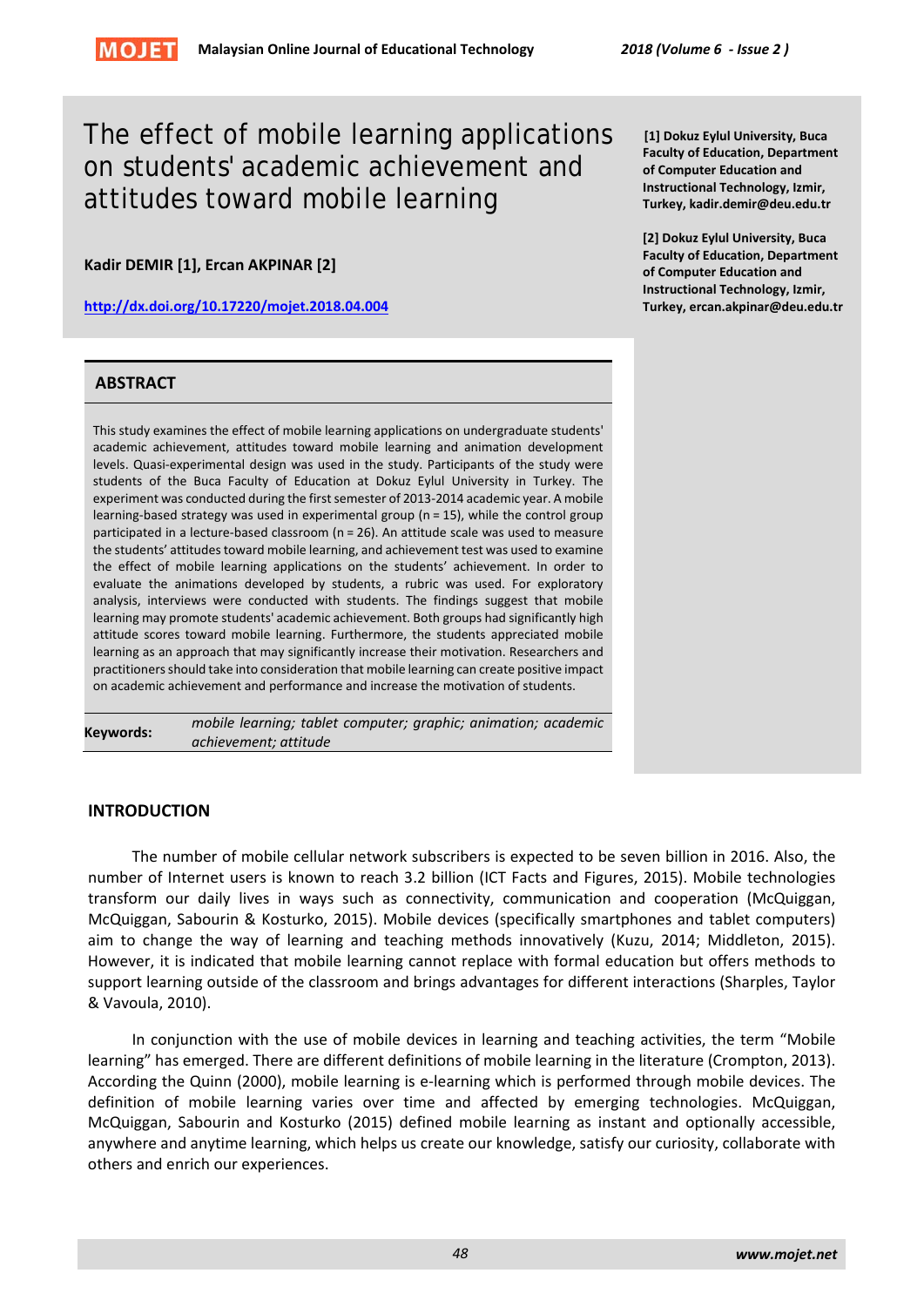#### **MOJET Malaysian Online Journal of Educational Technology** *2018 (Volume 6 - Issue 2 )*

People in virtual environments and those in real world can connect with each other via mobile learning (Traxler & Koole, 2014). Moreover, learning communities can be created among people on the move. Considering these specialities, mobile learning is at the forefront as a supportive element of lifelong learning and in-service learning. The interaction opportunities of mobile learning provide sustainability of education outside of the classroom (Sharples, Arnedillo-Sánchez, Milrad, & Vavoula, 2009). In this way, mobile devices affect the socio-cultural and cognitive aspects of learning (Pachler, 2009).

Studies on mobile learning focus on how learners on the move gain new knowledge, skills and experiences (Sharples et al., 2009). Rapid development of mobile technologies brings some disadvantages to researchers and learners as well. Learners devote time to get used to the characteristics of the new device. Researchers face challenges carrying out longitudinal studies. People, who have mobile devices, desire to use these devices in mobile learning settings for their personal needs, which poses challenges to researchers on having control over variables (Pachler, 2009).

While hardware was at the forefront in the past, the design and content of mobile learning are becoming prominent recently in mobile learning research (Odabasi et al., 2009; Traxler, 2007; Wang, Shen, Novak, & Pan, 2009; Wu et al., 2012). Mobile learning is not just e-learning which ends up with the adoption of e-learning objects to mobile devices. Mobile learning objects should be created on the basis of mobile design principles. Mobile learning contents should be presented in small chunks instead of presenting the entire material. These small chunks in the form of mobile learning content are called as "nuggets" or "bitesized" (Parsons, Ryu & Cranshaw, 2007). Naismith and Corlett (2006) points out the design of mobile learning as following:

- Create quick and simple interactions,
- Prepare flexible materials that can change according to the needs of learner,
- Design access of device and interaction by considering the different devices and standards,
- Contribute to the learning experience using the characteristics and constraints of mobile devices,
- Use mobile technologies as a learning facilitator not a tool for only distributes learning contents,
- Design materials with learner-centered approach.

Mobile devices are widely used in the digital age. Social network sites, which are becoming indispensable with Web 2.0 technologies, facilitate acceptance of mobile devices by teachers and students. The educational use of mobile devices in and outside of the classroom helps students develop positive attitudes towards courses (Özdamar Keskin, 2011). Students' interest and motivation are enhanced by mobile learning (Ozan, 2013). Moreover, the use of mobile devices in the learning environments encourages students to participate in learning activities. Therefore, it can be said that mobile devices may become a necessity for students and educators (Yılmaz and Akpinar, 2011).

One of the advantages of mobile learning is the ability to provide access to learning contents out of the course time. Mobile learning management systems might be used to provide this. Additionally, mobile learning contents are produced based on design principles for qualified interactions. Researchers suggest that the duration of access time should be increased (Çelik, 2012). Moreover, determining and reporting duration and number of the visit session in the mobile learning system are important (Sayın, 2010; Martin & Ertzberger, 2013). At the same time, various technical regulations are proposed for effective learning through mobile learning such as rapid and wireless internet network infrastructure, big screen size and mobile applications in the native language of students, so that students will not be exposed to extraneous cognitive load (Anderson, Franklin, Yinger, Sun, & Geist, 2013; Ozan, 2013; Royle, Stager & Traxler, 2014; Sur, 2011). Being distractive, challenges in use and technical issues are seen as problems that have to be solved in mobile learning (Gikas & Grant, 2013). There are implications and recommendations for implementation in mobile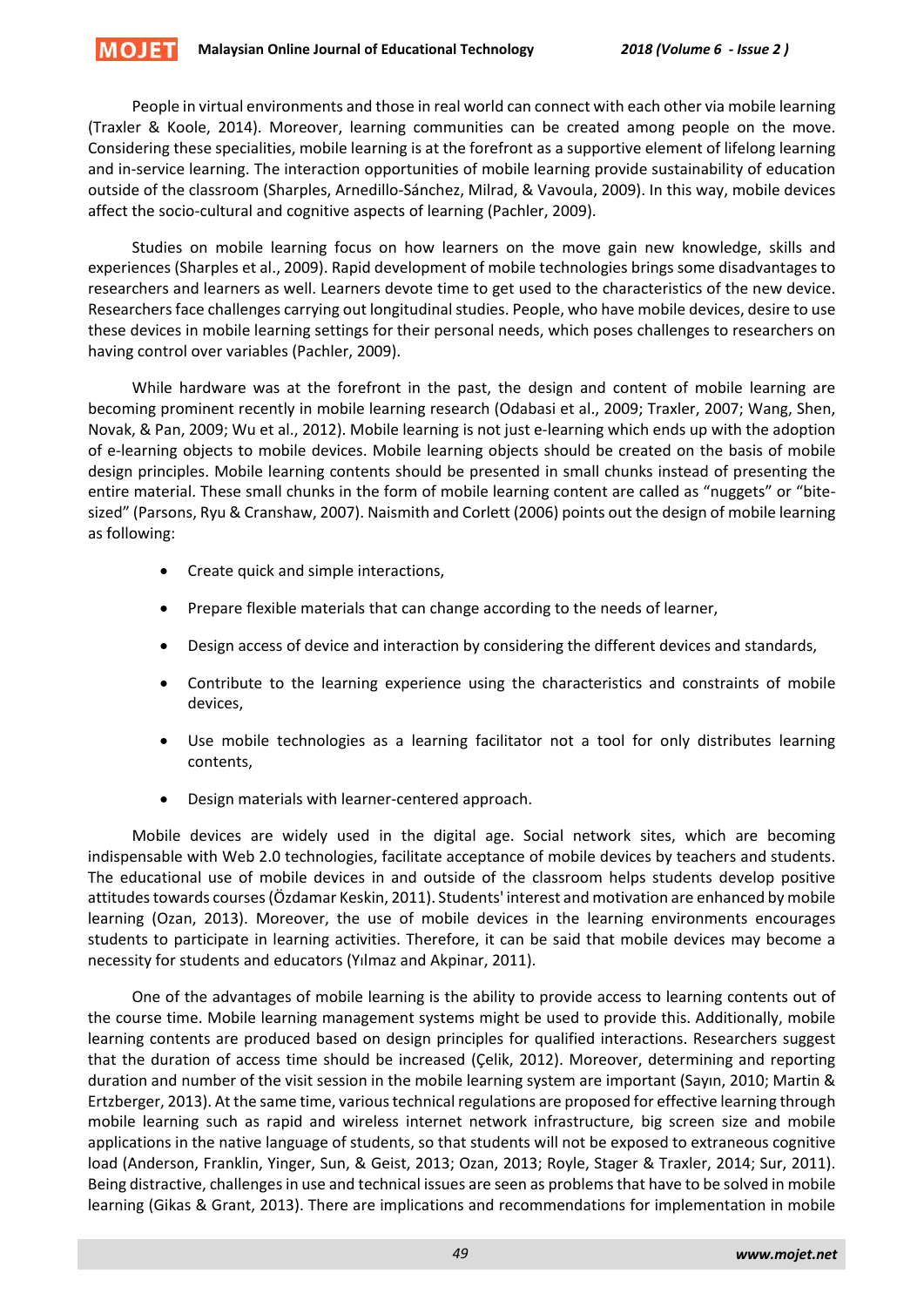learning research. There are various researches that mobile learning increased academic achievement (Çelik, 2012; Köse, Koç & Yücesoy, 2013; Oberer & Erkollar, 2013). Ozan (2013) came with a conclusion that mobile learning is more permanent for learning. In addition, using social networks and mobile technologies positively affect students' performance toward courses. Evans (2008) emphasized that mobile learning is more effective and instructive than books, and more supportive in learning. Mobile learning offers benefits such as quick access to information for students, diverse ways of learning, contextual learning, control over own learning, supporting and encouraging learning, increased participation in the course, will to use in the course and positive meaningful differences of academic achievement, considering the results of the researches.

This research was designed in accordance with the recommendations expressed above. In this research, bite-sized and interactive course content was created and used. The use of native applications on mobile devices is provided to support learning. Also, students could personalize mobile devices because the students kept mobile devices during the research. Introducing mobile learning environments to pre-service teachers is considered to be crucial. This research is expected to contribute to the empirical and theoretical researches.

# **The Research Aim and Scope**

The aim of this research is to investigate the effects of mobile learning applications on undergraduate students' academic achievement, attitudes toward mobile learning and animation development levels. In this context, the research problem is "Do mobile learning applications affect the academic achievement, attitudes of undergraduate students towards mobile learning and animation development levels?". The research questions are identified below:

Are there any meaningful differences between the academic achievement of the experimental and control groups?

Are there any meaningful differences between the attitudes toward mobile learning of the experimental and control groups?

Are there any meaningful differences between the animation development levels of the experimental and control groups?

What are the students' views about mobile learning in the experimental group?

# **Limitations**

(1)This research is limited to 41 second-grade pre-service teachers (experiment: 15, control: 26) who study in Computer Education and Instructional Technology Department in Dokuz Eylul University.

(2)This research is limited to 15 tablet computers.

- (3) This research is limited with "Graphic and Animation in Education" course.
- (4)In this research, Blackboard learning management system (Blackboard, n.d.) is used.

# **Research methodology**

# *Participants*

The study group of this research consisted of 41 second-grade pre-service teachers who voluntarily participated in the research and study in Computer Education and Instructional Technology Department in Dokuz Eylul University, Turkey. 15 tablet computers were given to students in the experimental group for this research supported by Dokuz Eylul University as a scientific research project (Project Id: 2013.KB.EGT.004). The students were assigned to control and experimental groups using random sampling (Creswell, 2013), which is ended up with 15 participants in experimental group and 21 participants in control group.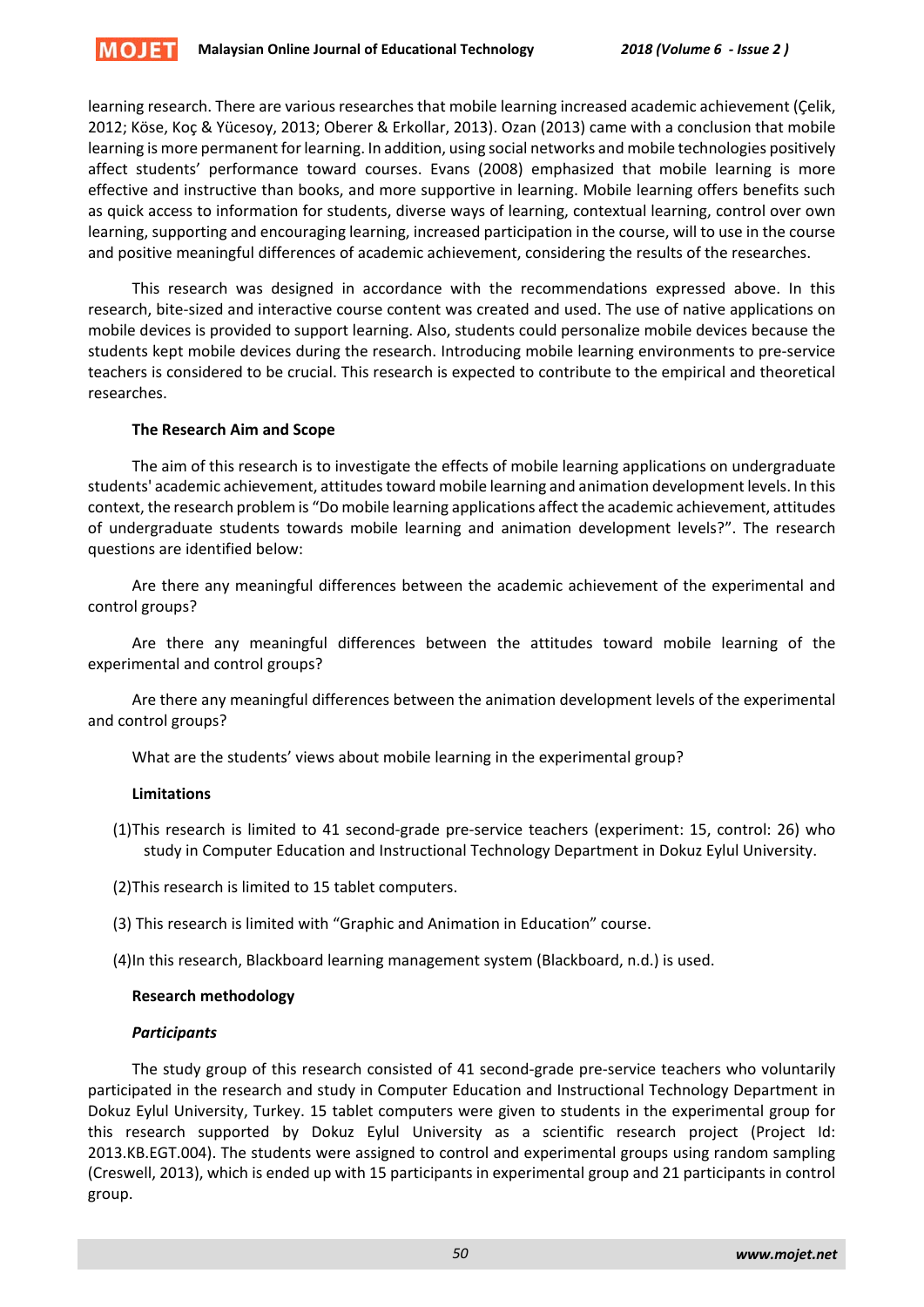The experimental group voluntarily signed "Usage Agreement for Mobile Devices" (Burden, Hopkins, Male, Martin, & Trala, 2012). This agreement consisted of mobile devices' being kept by the students for 12 weeks and ethical use of these devices.

Both groups' demographic and mobile awareness information were collected through a questionnaire. 73% of experiment group and 65% of control group have a smart phone, which shows that most students were familiar with mobile phones and applications. However, only 20% of experimental group and 8% of control group have a tablet computer, which may mean that students could face difficulties using tablet computers. Students stated that they listen to podcasts the least (experiment: 0%, control: 12%) with their mobile devices; and listen to music (experiment: 100%, control: 96%) and communicate (experiment: 100%, control: 92%) the most with mobile devices. Almost half of the students (experiment: 47%, control: 42%) stated that they carried out e-learning activities via mobile devices. Additionally, 47% of experimental group and 62% of control group indicated that they want to use mobile learning applications in both theoretical and practical courses.

# *Research design*

In this study, quasi-experimental design was used as research method (Cohen, Manion & Morrison, 2013). Both groups have recieved 50% theoretical and 50% practical courses by lecturer. Learning contents (blog, presentation, sample, video, podcast, homework, test, forum) were accessible for both groups through a learning management system. The dependent variables of research are academic achievement, attitude toward mobile learning and animation development level. The independent variables of the research are mobile learning and traditional learning conditions.

Mobile learning group (15 pre-service teachers): This group were taught through mobile learning approach. Tablet computers were distributed to this group, and learning management system and learning contents were available on mobile devices.

Traditional learning group (26 pre-service teachers): This group were taught in a traditional learning environment. Learning management system and learning contents were also available for this group but this time, on the Internet. The details of research design can be seen Figure 1.

|                           | <b>Traditional learning</b>                  | <b>Mobile learning</b>       |  |  |  |
|---------------------------|----------------------------------------------|------------------------------|--|--|--|
| Before research           | Academic Achievement Test                    |                              |  |  |  |
|                           | <b>Attitude Scale Toward Mobile Learning</b> |                              |  |  |  |
|                           | Attend conventional lectures                 |                              |  |  |  |
|                           | Access learning management system            | Access learning management   |  |  |  |
|                           | via PC                                       | system via mobile devices    |  |  |  |
| During Research           | Access course blog                           |                              |  |  |  |
|                           | Access learning contents via PC              | Access learning contents via |  |  |  |
|                           |                                              | mobile devices               |  |  |  |
|                           | Academic Achievement Test                    |                              |  |  |  |
| After research            | <b>Attitude Scale Toward Mobile Learning</b> |                              |  |  |  |
|                           | <b>Animation Development Levels Rubric</b>   |                              |  |  |  |
|                           | Interview                                    |                              |  |  |  |
| Six months after research | Academic Achievement Test                    |                              |  |  |  |
|                           | <b>Attitude Scale Toward Mobile Learning</b> |                              |  |  |  |

# **Figure 1. Research design.**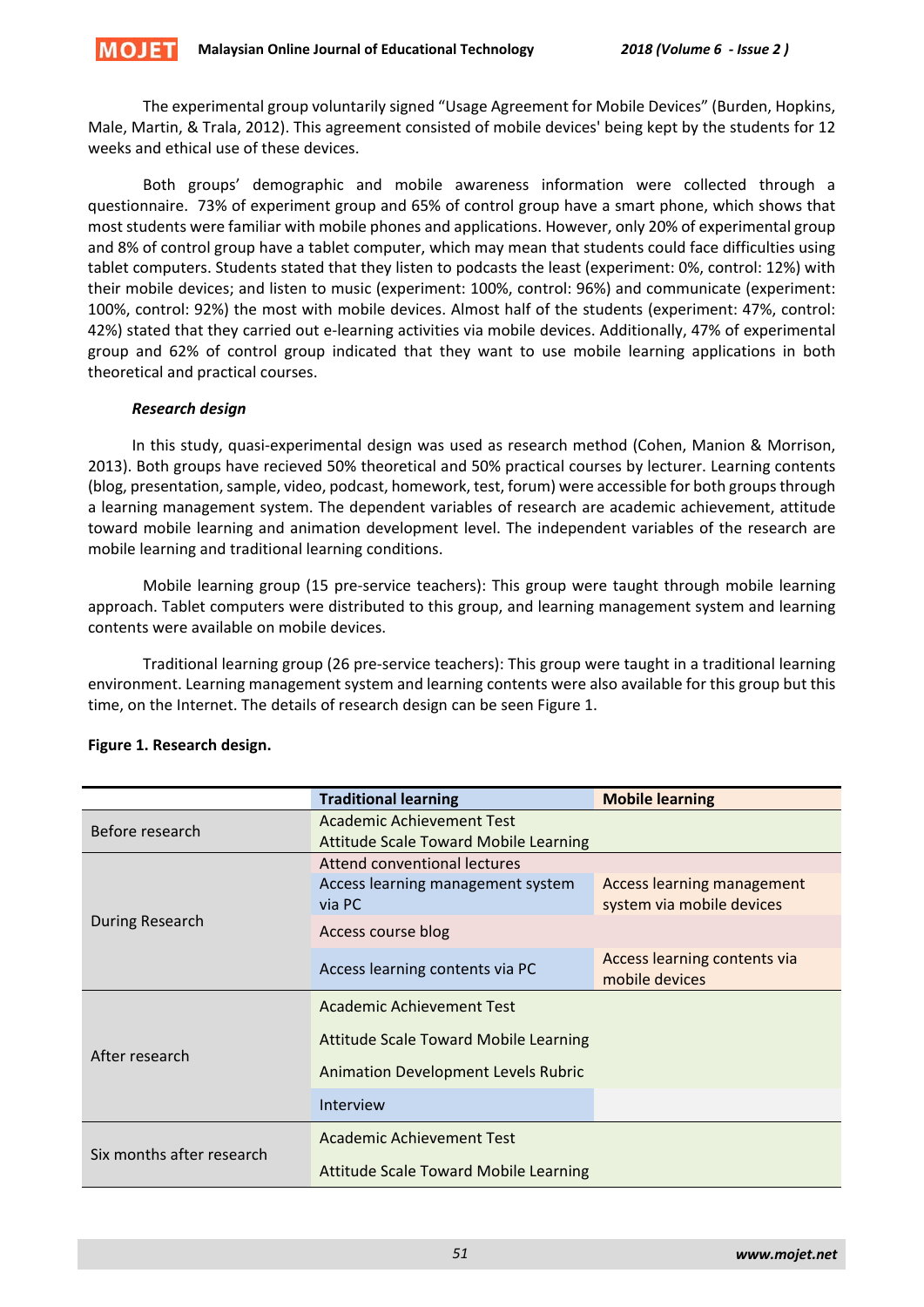

#### *Data collection*

#### *Academic Achievement Test*

The test was developed by researchers in order to measure academic achievement based on the acquisition through the course. The scope of the subject, objectives and content were created before the test was developed. 36 questions were prepared based on feedbacks received from the experts of the field. The table of specification chart was created during the development phase. 150 undergraduate students took part in the test for item analysis. Statistical analyses were performed with the TAP (Test Analysis Program) software. 13 items were removed from the test because of low item distinctiveness power. The KR-20 reliability coefficient of test consisting of 23 items was found 0.83, which is close to 1 and means the test is reliable (Perry & Nichols, 2014). The distinctiveness index of test items was found very good (0.49) and item difficulty of test was found average (0.64).

# *Attitude Scale Towards Mobile Learning*

"Attitude Scale Toward Mobile Learning" scale was developed by the researchers in order to measure attitudes of participants toward mobile learning (Demir & Akpınar, 2016). Data was collected from 78 undergraduate students in order to create pool of draft items. Data collected from students were analysed and a draft consisting of 57 items was created. Following experts' opinions from several universities, inappropriate and similar items were excluded from the draft. After revisions, the draft comprised of 52 items (41 positive, 11 negative). The 5-point Likert-type scale was graded in five categories: totally agree (5), agree (4), partially agree (3), disagree (2), totally disagree (1).

Kaiser Meyer-Olkin (KMO) and Bartlett sphericity tests were required for factor analysis (Fraenkel & Wallen, 2006). KMO value found as 0,94, which is considered to be very good and Bartlett test was found meaningful, which is considered that data is suitable for factor analysis (χ2=8530,19; p<,000). In the light of this data, it was decided that scale is statistically appropriate for factor analysis (Coolican, 2014). The final decision was given after the third factor analysis.

The final version of scale consists 45 items. The Cronbach's alpha internal consistency coefficient of the scale was found .950, which is accepted as highly reliable. KMO value found as 0,93 and considered to be very good. Bartlett test was found meaningful (χ2=7820,10; p<,000). The scale has four factors and explains the %50,34 of the total variance. Internal consistency of factors were high (satisfaction ,942; effect to learning ,877; motivation ,886; usability ,776).

#### *Interview*

The semi-structured interviews were conducted to reveal participants' views about the process of the implementation. Five students who are chosen randomly from mobile learning group were interviewed. The semi-structured interview form, which consists of 11 open-ended questions related with application process, was used as data collection tool.

# *Animation Development Level Rubric*

All of the students who participated the research were asked to develop animations. These animations should include all techniques that students were thought during research. The students were given 90 minutes to develop an animation properly. The animations were collected and reviewed using "Animation Development Level Rubric".

# *Data Analysis*

A combination of parametric and non-parametric tests was used in this research taking into consideration of normal distribution and homogeneity (Fraenkel & Wallen, 2006). The data collected from participants were analysed using the SPSS 20.0 software. Animations developed by participants were graded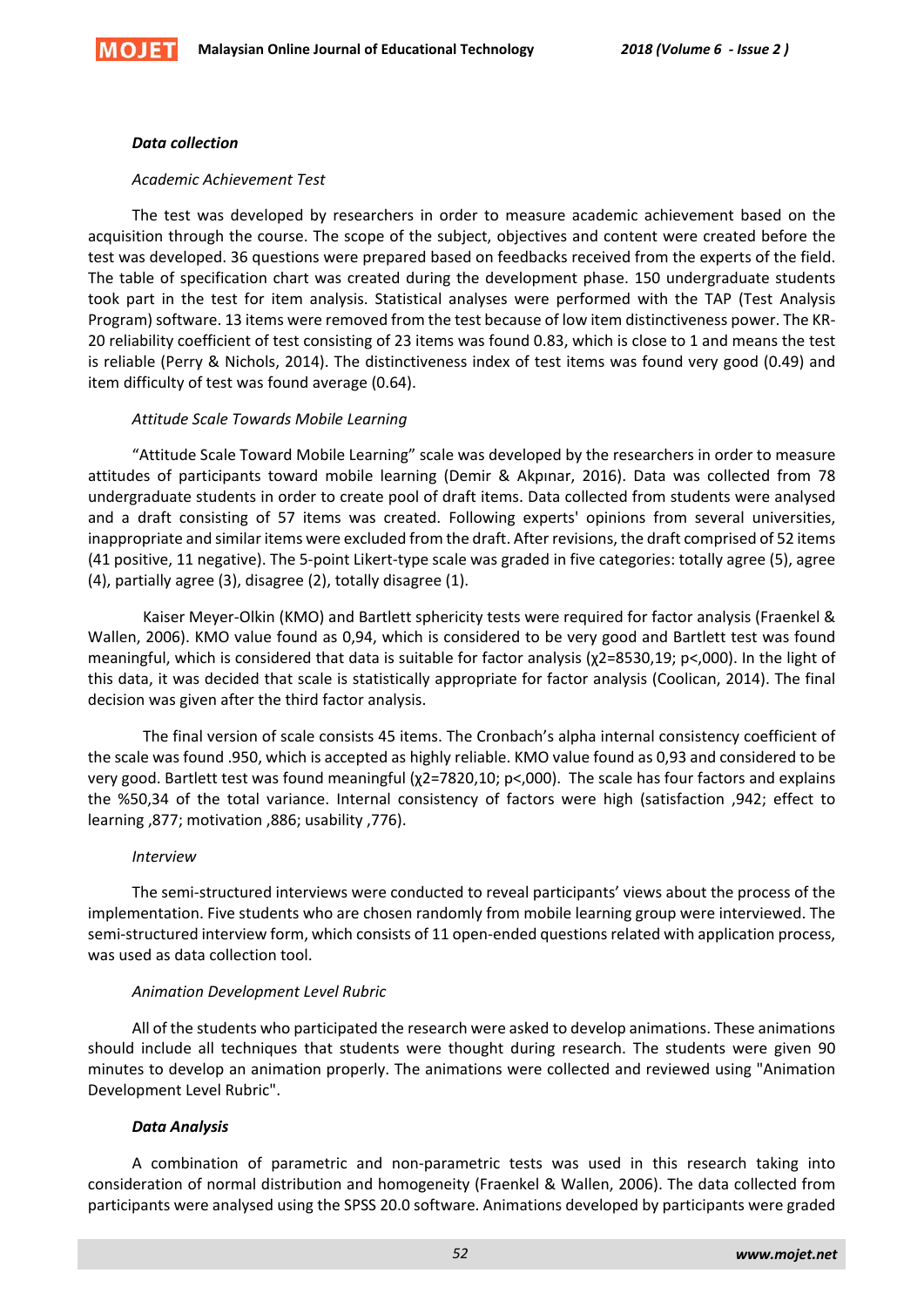

separately by field experts and researchers using "Animation Development Level Rubric".

# **RESULTS**

# *The impact of mobile learning on academic achievement*

Mann-Whitney U test was performed to compare academic achievement scores of both groups (see Table 1). There was no significant difference between academic achievements of both groups before research (p>.05) while significant difference was found in favour of experiment group after research (p<.05). In accordance with these results, it can be said that mobile learning poses better effect in terms of academic achievement.

| Group      | <b>Test</b> | N  | <b>Mean</b><br>rank | Sum of ranks | <b>Mann-Whitney</b><br>U | Z        | Sig. |
|------------|-------------|----|---------------------|--------------|--------------------------|----------|------|
| Experiment |             | 15 | 25.20               | 378.00       | 132.000                  | $-1.716$ | .086 |
| Control    | Pre test    | 26 | 18.58               | 483.00       |                          |          |      |
| Experiment |             | 15 | 31.13               | 467.00       |                          | $-4.150$ |      |
| Control    | Post test   | 26 | 15.15               | 394.00       | 43.000                   |          | .000 |
| Experiment | Follow up   | 15 | 28.67               | 430.00       | 80.000                   | $-3.130$ | .002 |
| Control    | test        | 26 | 16.58               | 431.00       |                          |          |      |

# **Table 1. The effect of mobile learning on academic achievement.**

For persistence control, follow up tests were performed six months after the end of the research. Data collected from follow up tests compared with post-tests. It is seen that there was still significant difference in favour of experiment group according to follow up tests (U=80.000, p<0,005). It can be said that mobile learning has persistent effect on academic achievement.

There were no significant differences between pre-test – post-test attitude scores of both groups. In this case, high results of pre-test and post-test was due to the fact. The high attitude scores can be explained as participants' being digitally literate and studying in Computer Education and Instructional Technology department. It is seen that both groups had significantly high attitude scores towards mobile learning (p>.05).

# *The impact of mobile learning on attitudes toward mobile learning*

There were no significant differences between pre-test – post-test attitude scores of both groups. In this case, high results of pre-test and post-test was due to the fact. The high attitude scores were explained because of participants, who were digitally literate, were studying in Computer Education and Instructional Technology department. It is seen that both groups had significantly high attitude scores towards mobile learning (p>.05).

| <b>Factor</b> | Group      | <b>Test</b> | N  | X     | SS    | t       | Sig. |
|---------------|------------|-------------|----|-------|-------|---------|------|
| Satisfaction  | Experiment | Pre test    | 15 | 74.13 | 9.72  | .754    | .528 |
|               | Control    |             | 26 | 76.38 | 11.52 |         |      |
|               | Experiment | Post test   | 15 | 70.80 | 12.42 | $-.841$ |      |
|               | Control    |             | 26 | 74.00 | 11.33 |         | .405 |
|               | Experiment | Follow up   | 15 | 76.53 | 13.84 | .944    | .351 |

| Table 2. The effect of mobile learning on attitudes toward mobile learning. |  |
|-----------------------------------------------------------------------------|--|
|-----------------------------------------------------------------------------|--|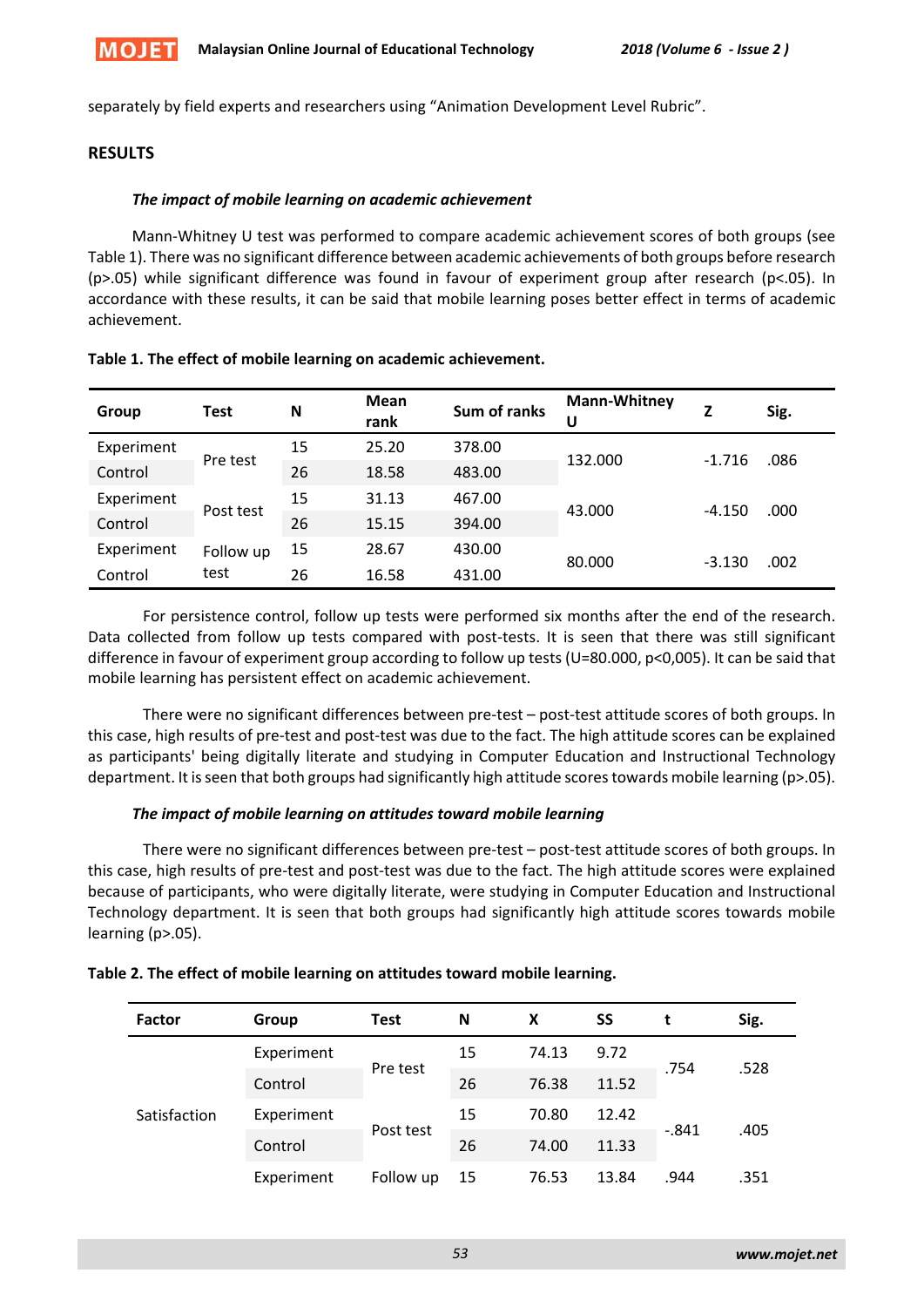

|                  | Control    | test      | 26 | 72.00 | 15.33 |          |          |
|------------------|------------|-----------|----|-------|-------|----------|----------|
|                  | Experiment |           | 15 | 42.40 | 8.08  | $-0.079$ | .206     |
|                  | Control    | Pre test  | 26 | 45.38 | 6.60  |          |          |
| <b>Effect to</b> | Experiment |           | 15 | 42.60 | 5.84  | $-1.153$ | .256     |
| learning         | Control    | Post test | 26 | 44.77 | 5.78  |          |          |
|                  | Experiment | Follow up | 15 | 45.53 | 6.02  | .485     |          |
|                  | Control    | test      | 26 | 44.53 | 6.49  |          | .631     |
|                  |            |           |    |       |       |          |          |
|                  | Experiment | Pre test  | 15 | 26.00 | 3.93  | $-0.868$ | $-0.722$ |
| Motivation       | Control    |           | 26 | 26.46 | 3.99  |          |          |
|                  | Experiment | Post test | 15 | 24.67 | 5.27  | $-1.204$ | .236     |
|                  | Control    |           | 26 | 26.50 | 4.34  |          |          |
|                  | Experiment | Follow up | 15 | 26.73 | 5.03  | 1.023    | .313     |
|                  | Control    | test      | 26 | 24.88 | 5.85  |          |          |
|                  |            |           |    |       |       |          |          |
| Usability        | Experiment | Pre test  | 15 | 24.40 | 3.16  | $-1.369$ | .091     |
|                  | Control    |           | 26 | 22.04 | 5.56  |          |          |
|                  | Experiment | Post test | 15 | 22.47 | 4.45  | .838     | .407     |
|                  | Control    |           | 26 | 21.08 | 5.45  |          |          |
|                  | Experiment | Follow up | 15 | 19.40 | 3.94  | $-694$   | .492     |
|                  | Control    | test      | 26 | 20.42 | 4.85  |          |          |

# *The effect of mobile learning on animation development levels*

The animations that were developed by students were analysed. Significance differences found in favour of experiment group (p<.05) which is similar to the post-test and follow up test results of academic achievement tests.

| Table 3. The effect of mobile learning on animation development levels. |  |  |
|-------------------------------------------------------------------------|--|--|
|-------------------------------------------------------------------------|--|--|

| Group      | Ν  | Mean<br>rank | Sum of ranks | Mann-Whitney |          | Sig. |
|------------|----|--------------|--------------|--------------|----------|------|
| Experiment | 15 | 30.97        | 464.50       |              | $-4.096$ | .000 |
| Control    | 26 | 15.25        | 396.50       | 45.500       |          |      |

# *The views of students towards mobile learning*

The students indicated that they felt excitement, joy, happiness and valuable when they learned that mobile learning and tablet computers would be used in this course. Also, two students expressed that they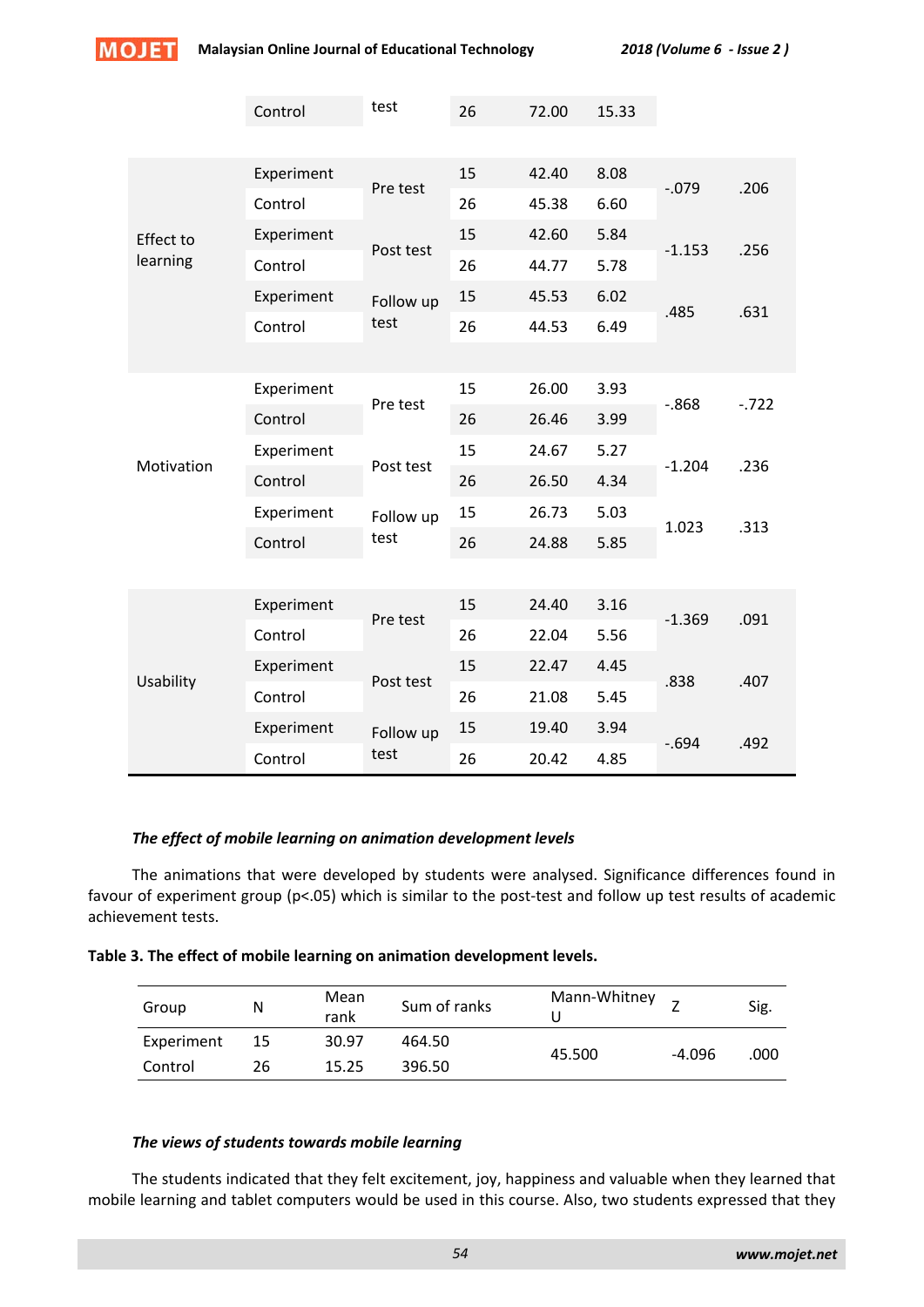

hesitated because they never experienced this before. However, it was observed that motivation of students increased:

Student 1: "I was glad when I first heard. I hesitate a little bit. We were faced with things we didn't know how to do them."

Student 3: "I felt nice things. I was excited and happy. I felt valuable in this department."

Student 4: "Access to the resources and samples any time kept me motivated."

Student 5: "It was very nice to me. I walked around constantly mobile. I continuously was mobile."

The students stated that mobile learning had positive impacts on their learning and supported them:

Student 2: "The information was persistent which I got through my mobile device. In addition, my mobile device provided me extra time because of rapid access to the information. I rapidly learned an incorrect or incomplete information that caught my mind thanks to mobile learning. I fixed my wrong and deficit knowledge."

Student 3: "Instantly access to information about our course with mobile devices gave us extra time and made learning easier for us."

Student 4: "I reinforced parts with resources when I didn't understand during course study and I tried to figure out the issues."

The students had some technical problems during the research about Internet connection, tablet computers, application notifications and other technical issues. In addition, they expressed that if technical issues were solved, they would want to use mobile learning in other courses as well. Also, students advised about mobile learning in the course:

Student 2: "The information, which I encountered relevant and irrelevant, caused confusion. I think the persistence will be increased if it is used in practical courses."

Student 3: "I want to reach the course notes at the end of the course."

# **DISCUSSION AND CONCLUSION**

This research examined the effects of mobile learning applications on undergraduate students' academic achievement, attitudes toward mobile learning and animation development levels. Mobile learning has significantly positive effect on academic achievement compared to traditional learning in this research. Results were similar to those of Oberer and Erkollar (2013) and Hwang and Chang (2011). Similarly, Hwang and Chang (2011) indicate that mobile learning not only catches students' interaction but also increases their success. Chu (2014), on the other hand, emphasize that mobile learning has negative effect on academic achievement because of cognitive overload and inappropriate design of learning.

Chu, Hwang, Tsai and Tseng (2010) have found that students have positive attitudes toward mobile learning. It was found in this study that both of the groups had positive attitudes toward mobile learning in line with the results of previous research (Evans, 2008; Gikas and Grant, 2013; Kutluk and Gülmez, 2014; Oberer and Erkollar, 2013). This situation was seen reasonable by researchers because both groups are at an age called "digital native" (Wishart & Thomas, 2015). The students who participated in this research were studying in department related ICT and were considered to be digitally literates.

Ozan (2013) have found that mobile technologies positively affect performance of students. Animations, which were developed by mobile learning group, were found more qualified in this research. This result supports the results of other research (Ozan, 2013; Huang, Liao, Huang & Chen, 2014; Oberer & Erkollar, 2013).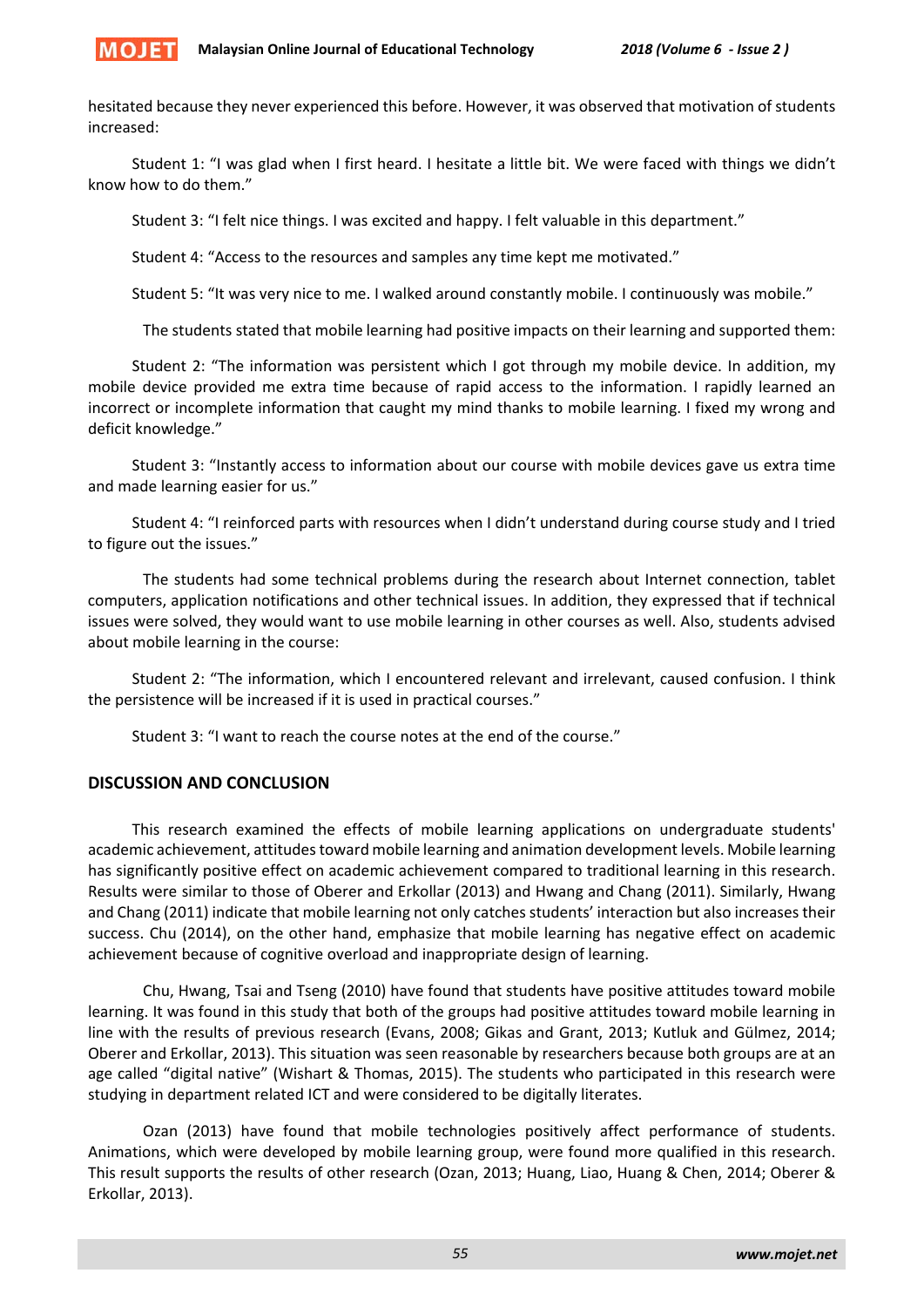Quick access to information, anywhere and anytime learning, interacting with friends and facilitating learning are observed as important key points of mobile learning according to the interviews with students. Mobile learning applications increase the effect of learning and enhance the process of learning (Huang et al., 2014; Wishart, 2015). Students emphasized that they would want further mobile learning experiences such as doing homeworks using mobile devices, more activities on tablet computers and developing animations on tablet computers. However, some technical issues were faced in terms of software and hardware. These issues were slow Internet connection and notification restrictions of mobile learning management system.

# **RECOMMENDATIONS**

Suggestions are proposed in the light of the findings and results obtained through the research. Researchers should provide Internet and Wi-Fi during mobile learning studies. Limited number of mobile devices were used in this research. It is suggested that future research should be implemented with more mobile devices with larger samples. Tablet computers with Android operating system were used in this research. In order to develop positive attitude, mobile learning can be used in courses that students do not like or do not have interest. Students should develop animations via mobile devices and this is suggested to be examined in future research.

#### **Statements on open data, ethics and conflict of interest**

Please contact the first author in order to access data and documents, which are collected during the research. This article produced from first author' master thesis with the second author as advisor. This thesis was supported by Scientific Research Projects Unit of Dokuz Eylul University (Project Id: 2013.KB.EGT.004). The necessary permissions to develop data collections tools and implement the research were taken from the Ethics Committee in Institute of Educational Sciences, Dokuz Eylul University, Turkey. Participants attended to the research on a voluntary basis and had the right to leave the research whenever they wanted.

# **Compliance with ethical standards**

# *Conflict of interest*

The authors declare that they have no conflict of interest.

#### *Ethical approval*

All procedures performed in studies involving human participants were in accordance with the ethical standards of the institutional and/or national research committee and with the 1964 Helsinki declaration and its later amendments or comparable ethical standards.

# **FUNDING**

This study was funded by Scientific Research Projects Unit of Dokuz Eylul University (Project Id: 2013.KB.EGT.004).

# **REFERENCES**

- Anderson, J., Franklin, T., Yinger, N., Sun, Y., & Geist, E. (2013). Going mobile: Lessons learned from introducing tablet PCs into the business classroom. *The Clute Institute International Academic Conference (pp. n.d).* Las Vegas, NV: The Clute Institute.
- Blackboard (n.d.). Get the most powerful tools for your classroom. Retrieved March 23, 2016 from [https://www.coursesites.com/webapps/Bb-sites-course-creation-BBLEARN/pages/learn.html.](https://www.coursesites.com/webapps/Bb-sites-course-creation-BBLEARN/pages/learn.html)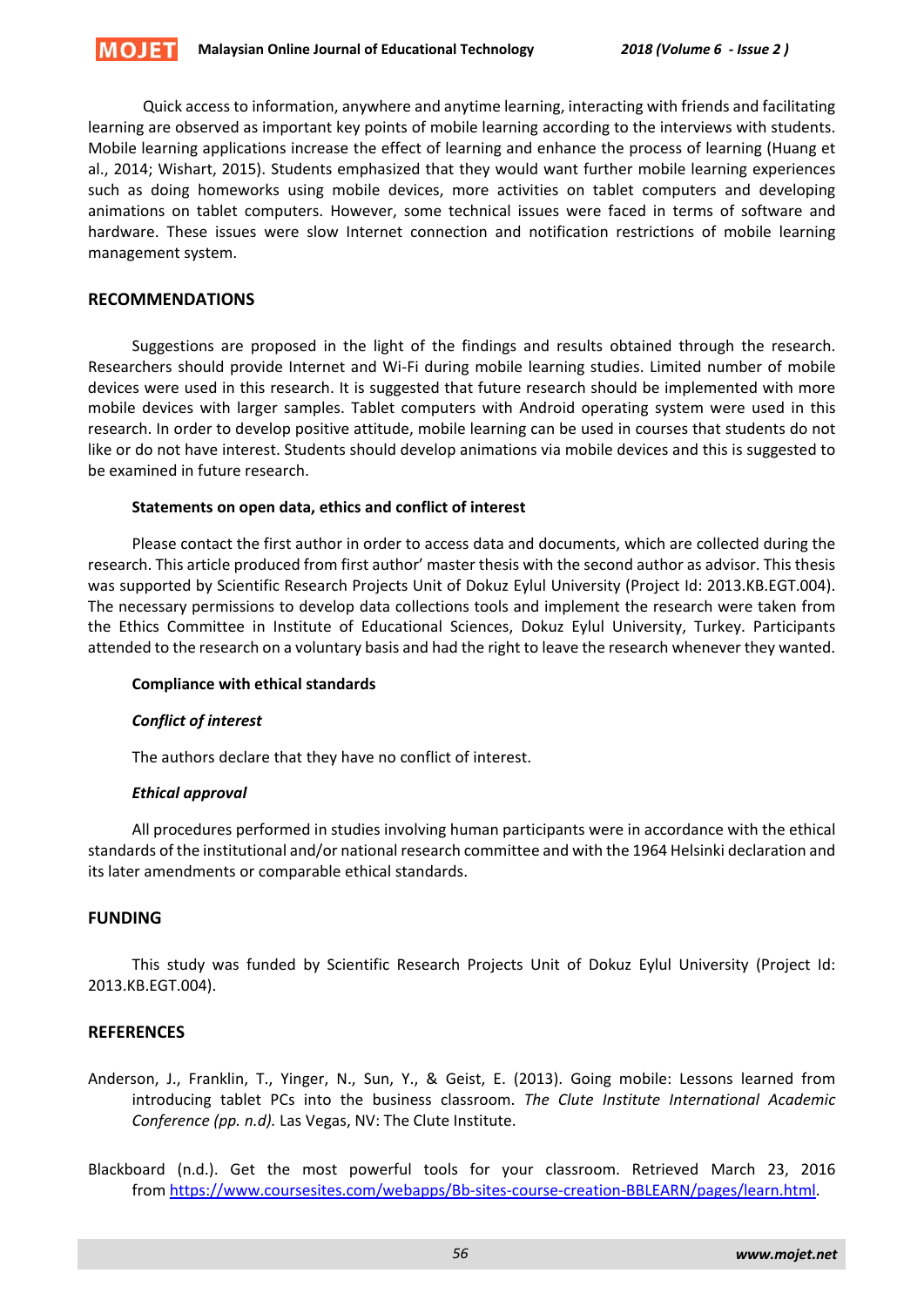- Burden, K., Hopkins, P., Male, T., Martin, S., & Trala, C. (2012). *iPad Scotland evaluation final report*. Faculty of Education, University of Hull.
- Chu, H. C. (2014). Potential negative effects of mobile learning on students' learning achievement and cognitive load-a format assessment perspective. *Educational Technology & Society*, *17*(1), 332-344.
- Chu, H. C., Hwang, G. J., Tsai, C. C., & Tseng, J. C. (2010). A two-tier test approach to developing locationaware mobile learning systems for natural science courses. *Computers & Education*, *55*(4), 1618-1627.

Cohen, L., Manion, L., & Morrison, K. (2013). *Research methods in education*. Routledge.

Coolican, H. (2014). *Research methods and statistics in psychology*. Psychology Press.

Creswell, J. W. (2013). *Research design: Qualitative, quantitative, and mixed methods approaches*. Sage.

- Crompton, H.: A historical overview of mobile learning: toward learner-centered education. In: Berge, Z.L., Muilenburg, L.Y. (eds.) Handbook of Mobile Learning, pp. 3–14. Routledge, Florence (2013)
- Çelik, A. (2012) *Yabancı dil öğreniminde karekod destekli mobil öğrenme ortamının aktif sözcük öğrenimine etkisi ve öğrenci görüşleri: Mobil sözlük örneği [The effect of QR code assisted mobile learning environment on productive vocabulary learning in foreign language studies and student reviews: The example of Mobile Dictionary]* (Unpublished Master's thesis, Graduate Schoold of Educational Sciences). Gazi University, Ankara.
- Demir, K., & Akpınar, E. (2016). Mobil Öğrenmeye Yönelik Tutum Ölçeği Geliştirme Çalışması. Eğitim Teknolojisi Kuram ve Uygulama, 6(1).
- Evans, C. (2008). The effectiveness of m-learning in the form of podcast revision lectures in higher education. *Computers & education*, *50*(2), 491-498.

Fraenkel J. R, & Wallen, N. E. (2006). *How to design and evaluate research in education*. McGraw-Hill.

- Gikas, J., & Grant, M. M. (2013). Mobile computing devices in higher education: Student perspectives on learning with cellphones, smartphones & social media. *The Internet and Higher Education, 19*, 18-26.
- Huang, Y. M., Liao, Y. W., Huang, S. H., & Chen, H. C. (2014). A Jigsaw-based cooperative learning approach to ımprove learning outcomes for mobile situated learning. *Educational Technology & Society*, *17*(1), 128-140.
- Hwang, G. J., & Chang, H. F. (2011). A formative assessment-based mobile learning approach to improving the learning attitudes and achievements of students. *Computers & Education*, *56*(4), 1023-1031.
- Köse, U., Koç, D., & Yücesoy, S. A. (2013). An augmented reality based mobile software to support learning experiences in computer science courses. *Procedia Computer Science*, *25*, 370-374.
- Kutluk, F. A., & Gülmez, M. (2014). A research about mobile learning perspectives of university students who have accounting lessons. *Procedia-Social and Behavioral Sciences, 116*, 291-297.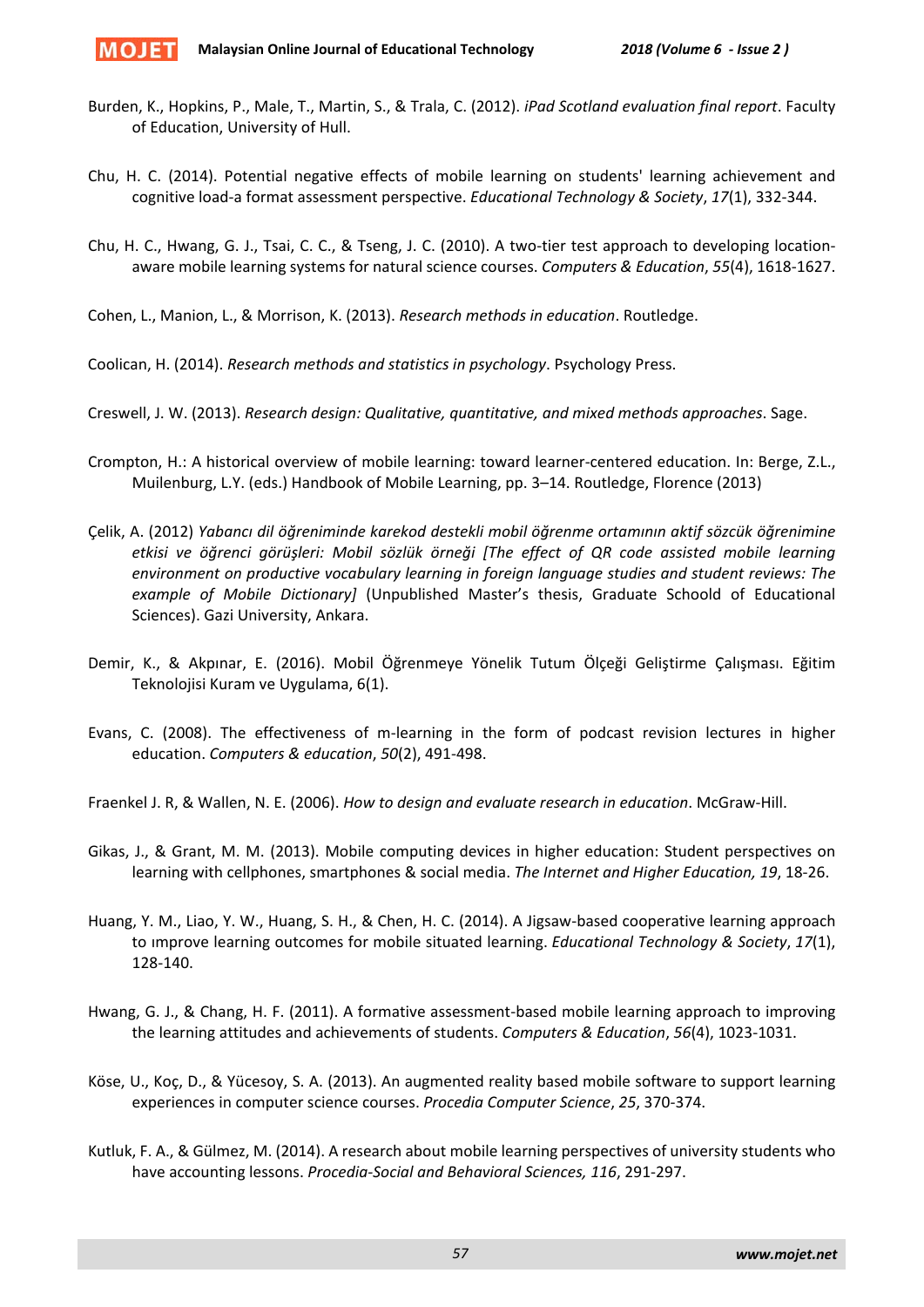

- Kuzu, E. B. (2014). *Use of social networks for educational purposes among pre-service IT teachers*. (Unpublished doctoral dissertation, Graduate School of Educational Sciences). Anadolu University, Eskişehir, Turkey.
- Martin, F., & Ertzberger, J. (2013). Here and now mobile learning: An experimental study on the use of mobile technology. *Computers & Education*, *68*, 76-85.
- McQuiggan, S., McQuiggan, J., Sabourin, J., & Kosturko, L. (2015). Mobile Learning: A Handbook for Developers, Educators, and Learners. John Wiley & Sons.
- Naismith, L., & Corlett, D. (2006). Reflections on success: A retrospective of the mLearn conference series 2002-2005. In Proceedings of *mLearn 2006: Across generations and cultures*. Banff, Canada. Retrieved March 17, 2016 from [https://hal.archives-ouvertes.fr/hal-](https://hal.archives-ouvertes.fr/hal-00197366/document)00197366/document.
- Oberer, B., & Erkollar, A. (2013). Mobile learning in higher education: A marketing course design project in Austria. *Procedia-Social and Behavioral Sciences*, *93*, 2125-2129.
- Odabasi, H. F., Kuzu, A., Girgin, C., Çuhadar, C., Kiyici, M., & Tanyeri, T. (2009). Reflections of Hearing Impaired Students on Daily and Instructional PDA Use. *International Journal of Special Education, 24*(1), 8-19.
- Ozan, O. (2013) *Directive support in connectivist mobile learning environments.* (Unpublished Master's thesis, Graduate School of Social Sciences). Anadolu Üniversitesi, Eskişehir.
- Özdamar Keskin, N., (2011). *Developing and assessing a mobile learning system for academicians.* (Unpublished Master's thesis, Graduate School of Education). Anadolu Üniversitesi, Eskişehir.
- Pachler, N.: Research Methods in Mobile and Informal Learning: Some Issues. In: Vavoula, G., Pachler, N., Kukulska-Hulme, A. (eds.) Researching Mobile Learning: Frameworks, Tools and Research Designs, Peter Lang, Bern, Switzerland, pp. 1–15 (2009)
- Parsons, D., Ryu, H., & Cranshaw, M. (2007). A study of design requirements for mobile learning environments. *Journal of Computers, 2*(4), 1-8. doi: 10.4304/jcp.2.4.1-8
- Perry Jr, F. L., & Nichols, J. D. (2014). *Understanding Research in Education: Becoming a Discerning Consumer*. Routledge.
- Royle, K., S. Stager, and J. Traxler. 2014. "Teacher Development with Mobiles: Comparative Critical Factors." *Prospects* 44: 29–42.
- Sayın, Z. (2010) *A research and an example practice on mobile learning through mobile phones.* (Unpublished Master's thesis, Graduate School of Sciences). Selçuk University, Konya.
- Sharples, M., Arnedillo-Sánchez, I., Milrad, M., & Vavoula, G. (2009). Mobile learning. In N. Balacheff, S. Ludvigsen, T. Jong, A. Lazonder, S. Barnes (Eds.) *Technology-enhanced learning* (pp. 233-249). Netherlands: Springer Netherlands. doi: 10.1007/978-1-4020-9827-7\_14.
- Sharples, M., Taylor, J., & Vavoula, G. (2010). A theory of learning for the mobile age. In Medienbildung in neuen Kulturräumen (pp. 87-99). VS Verlag für Sozialwissenschaften.